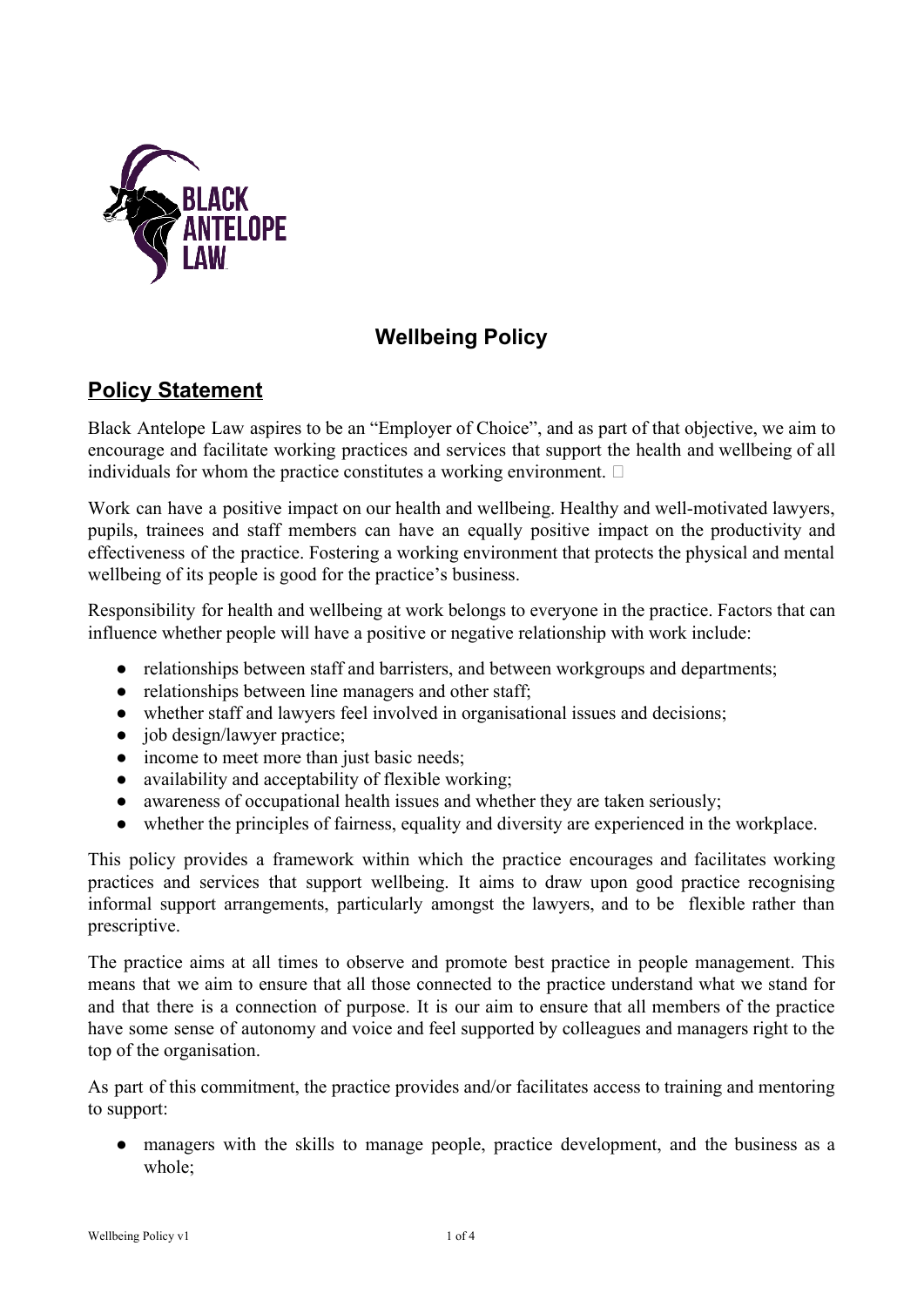- pupils and staff with support and guidance from more experienced members of the profession;
- skills training to utilise new systems and technologies;
- greater awareness of equality and diversity including disability and mental health issues;
- professional development for lawyers relevant to their area of work;
- awareness of the signs of stress in ourselves and in others.

### **Work-Life Balance**

The practice acknowledges and seeks to raise awareness that the desire to maintain a busy practice and to clients happy can result in taking on too much work. This can seriously upset work-life balance and may lead to unhealthy work-related stress.

Lawyers, staff, pupils and trainees who display more than occasional cognitive, emotional, physical or behavioural symptoms of stress which give rise to concerns by colleagues or senior staff will be invited, in the first instance, to meet with the Practice's Welfare Officer, or a work colleague of their choice, to discuss their workload and the management of their caseload.

At any time, lawyers, staff, pupils and trainees can arrange to see the Welfare Officer if they feel a need to rebalance their workload for whatever reason.

Staff should inform their line manager at an early stage if they are finding their work commitments too demanding, even if the reasons for their difficulties are external to the practice.

The practice operates flexible working and is supportive of providing adjustments, for short reviewable periods where the individual feels that this is appropriate for them to manage their work life balance. Our Flexible Working Policy can be found in the Practice Handbook.

There is substantial evidence that a flexible approach to working patterns can have significant organisational benefits, including reduced absenteeism, improved morale and greater productivity. There are many different ways of structuring working patterns and the practice will consider requests from staff members for part-time working; flexible working hours; compressed working hours; annualised hours; job sharing; working at or from home.

### **Mental Wellbeing**

Mental ill health and stress are associated with many of the leading causes of disease and disability in our society. Promoting and protecting the mental wellbeing of people in the practice is important for individuals' physical health, social wellbeing and productivity.

Mental wellbeing in the workplace is relevant to all and everyone has a responsibility to contribute to improved mental wellbeing at work. Addressing workplace mental wellbeing can help strengthen the positive, protective factors of employment, reduce risk factors for mental ill health and improve general health. It can also help promote the employment of people who have experienced mental health problems, and support them once they are at work.

Important aspects of mental health and wellbeing includes providing information and raising awareness, management skills to deal with issues around mental health and stress effectively, providing a supportive work environment, offering assistance, advice and support to anyone experiencing a mental health problem or returning to the practice after a period of absence due to mental health problems.

The Practice is a signatory to the Charter for Employers who are Positive about Mental Health: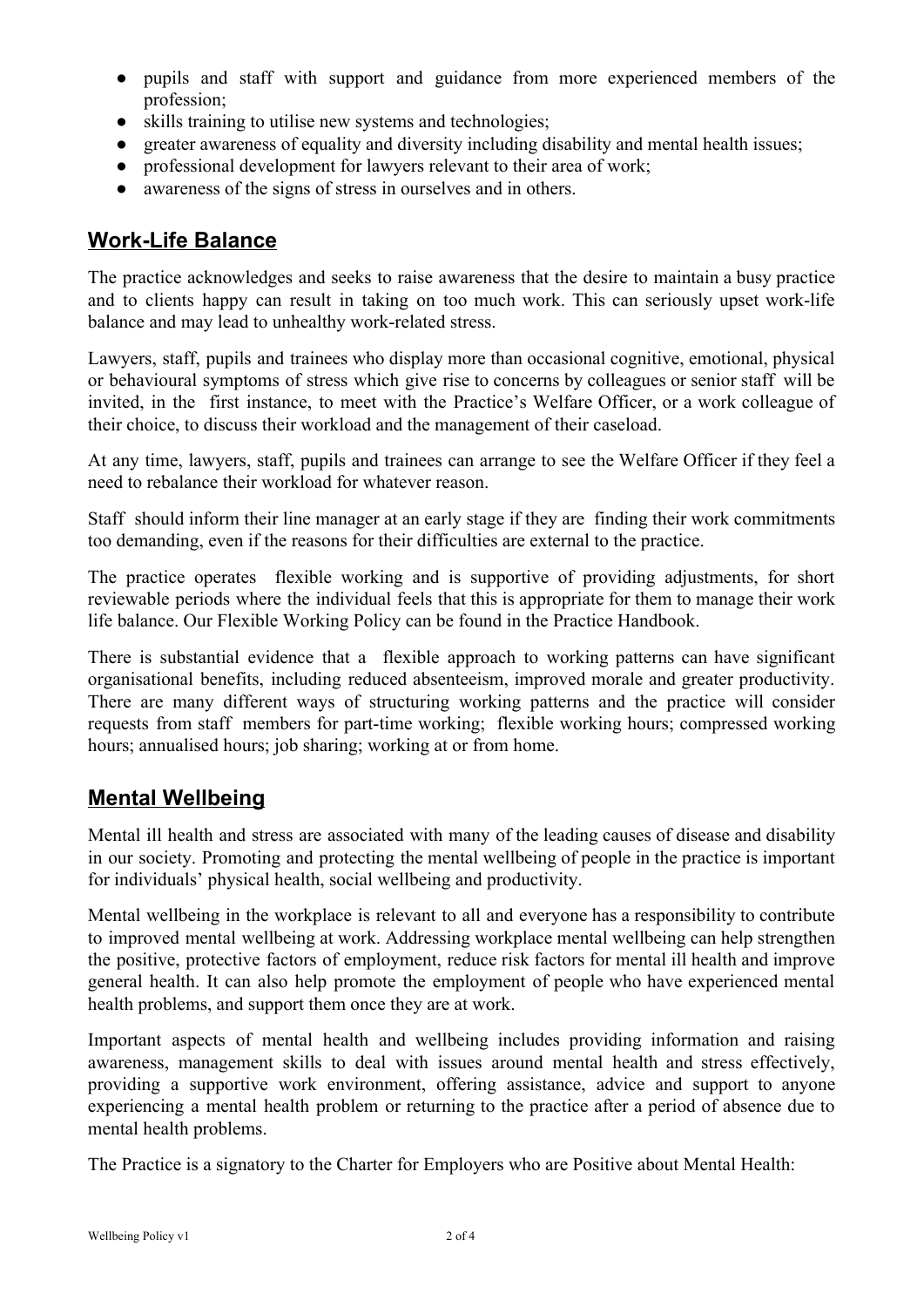## **Other Policies and Actions to Support Health and Wellbeing**

This policy is complementary to established policies including:

- health & safety, grievance, disciplinary, sickness and capability policies;
- E&D, anti-harassment and anti-bullying, and whistle-blowing policies;
- maternity, paternity, and parental leave policies.

The practice is signed up to MINDFUL EMPLOYER Plus, which provides a 24-hour telephone confidential helpline to all the lawyers, pupils, staff and anyone else who for whom Chambers constitutes a working environment. The telephone advisers will offer a listening ear, immediate guidance and signposting to further advice.

### **Objectives of this Policy**

To develop a supportive culture, address factors that may negatively affect mental wellbeing, and to develop management skills we will:

- reduce discrimination and stigma by increasing awareness and understanding of all forms of disability;
- give employees information on, and increase their awareness of, mental wellbeing;
- give non-judgemental and proactive support to individual staff, pupils and barristers that experience mental health problems;
- include information about our mental health policy in induction sessions;
- provide opportunities for staff, pupils and barristers to look after their mental wellbeing, for example through physical activity, stress reducing activities and social events;
- offer staff flexible working arrangements and encourage barristers and pupils to have a good work-life balance;
- set employees realistic targets that do not require them to work unreasonable hours and ensure all staff have clearly defined job descriptions, objectives and responsibilities and provide them with good management support, appropriate training and adequate resources to do their job;
- manage conflict effectively and ensure the workplace is free from bullying and harassment, discrimination and racism;
- establish good two-way communication to ensure staff involvement, particularly during periods of organisational change.

To provide support for staff, pupils and barristers experiencing mental health difficulties, we will:

- ensure individuals suffering from mental health problems are treated fairly and consistently;
- where appropriate, clearly communicate to colleagues who are able to support when the symptoms of stress become apparent to prevent further stress;
- ensure individuals are aware of the support that can be offered through Mindful Employer Plus or their own GP;
- in cases of long-term sickness absence, put in place, where possible, a graduated return to work or practice;
- make every effort to identify suitable alternative employment or practice, in consultation with the individual, where a return to the same role is not possible due to identified risks or other factors;